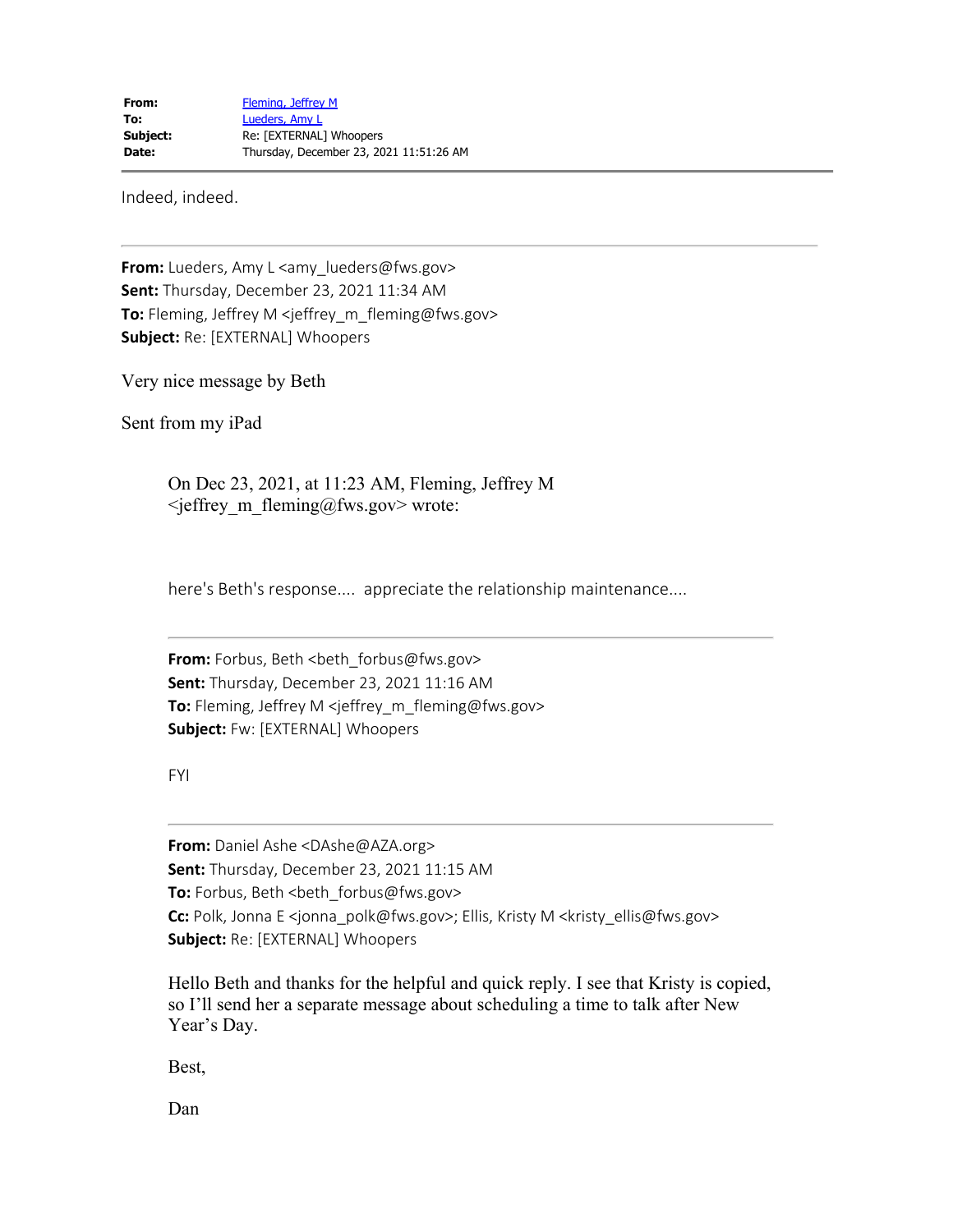Dan Ashe President and CEO Association of Zoos and Aquariums

> On Dec 23, 2021, at 1:02 PM, Forbus, Beth  $\leq$ beth forbus@fws.gov> wrote:

Hello Dan, thank you for your message!

We are currently reviewing the status of the whooping crane and that analysis will inform our required 5 year status review and any potential reclassification. The Unified Agenda does not commit the FWS to any particular action. No decisions have been made regarding the ESA status of the whooping crane.

We value our relationship with AZA and ICF and appreciate all of your work helping us to conserve whooping cranes. We'd be happy to set up a call to discuss any concerns you have. Please contact Kristy Ellis (kristy ellis@fws.gov) and she can set up a time for Jonna and I to chat with you after the first of the year.

**From:** Daniel Ashe <DAshe@AZA.org> **Sent:** Thursday, December 23, 2021 6:27 AM **To:** Tuegel, Marty <marty\_tuegel@fws.gov>; Forbus, Beth <beth\_forbus@fws.gov> **Subject:** Fwd: [EXTERNAL] Whoopers

Hello Marty and Beth. I hope my message finds you and yours happy, healthy and enjoying the holiday season. My message to Jonna Polk generated the out of office response below.

Can I impose on either or both of you to get some basic information. I'd be happy to set up a quick call if that would work best.

Thanks!

Dan

Dan Ashe President and CEO Association of Zoos and Aquariums

Begin forwarded message: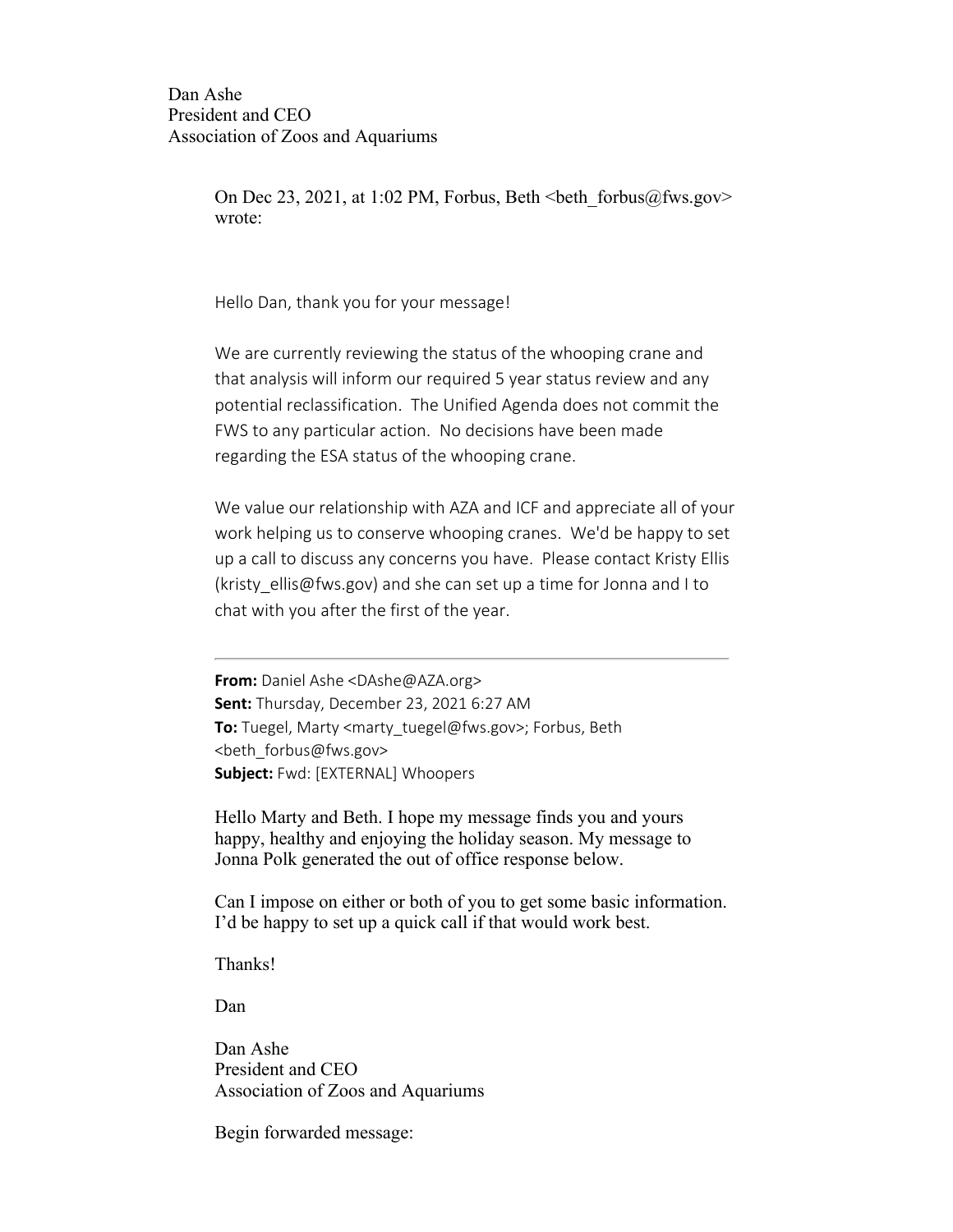**From:** Daniel Ashe <DAshe@aza.org> **Date:** December 23, 2021 at 6:35:10 AM EST To: "Polk, Jonna E" <jonna\_polk@fws.gov> Cc: "Frazer, Gary D" <gary frazer@fws.gov> **Subject: Re: [EXTERNAL] Whoopers**

 Hello Jonna. I'm trying to help the folks at the International Crane Foundation, and also assess whether we need to engage other AZA members who are holding/working on whooping cranes. Would you be available to meet with me and a couple of folks from ICF, week of January 3?

And can you clarify for me where you are in process? Has the 5-year status review been completed? If so, when would a product be available? If not, briefly, where are you in that process?

And are you working on a proposed rule?

The folks at ICF seem to believe that a proposed rule is imminent. And if you'd rather talk through these questions with me first, I can be available pretty much anytime today, tomorrow, or next week.

Thanks and Happy Holidays!

Dan

Dan Ashe President and CEO Association of Zoos and Aquariums

> On Dec 22, 2021, at 4:07 PM, Frazer, Gary D <gary  $frac@fws.gov>$  wrote:

The 5-year review responsibility is delegated to the Region, and neither I or my staff are engaged at this point. They should discuss their concerns (which I hope they've already conveyed to the Service in response to the notice of initiation of the 5-year review) with the Region. I would suggest they contact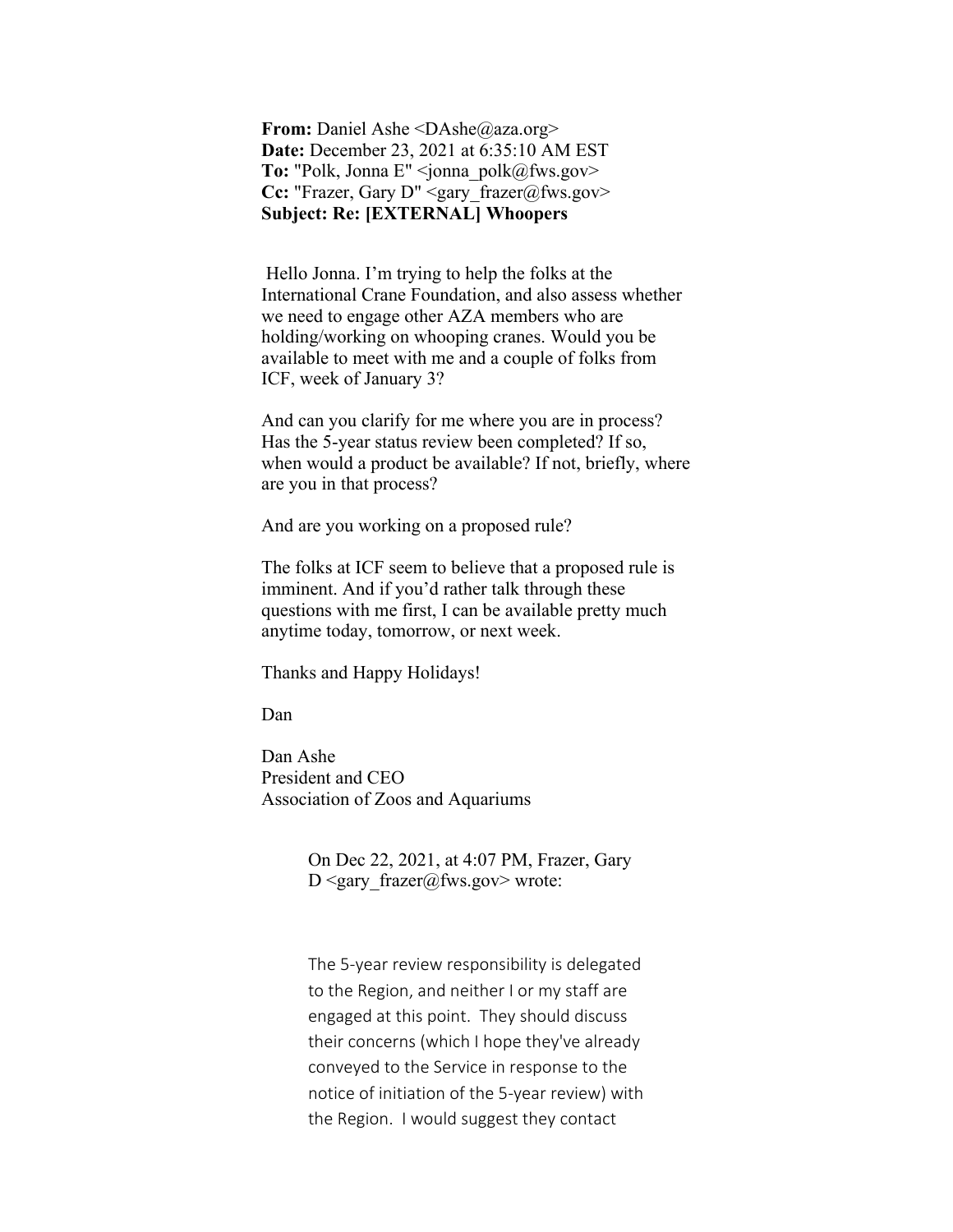Jonna Polk, the new ES ARD, who I've copied here, although she is on leave until after the new year.

*Gary Frazer Assistant Director - Ecological Services gary\_frazer@fws.gov Ph. (202) 208-4646 Cell (202) 253-4578* he/him: *[why pronouns matter](https://gcc02.safelinks.protection.outlook.com/?url=https%3A%2F%2Fwww.mypronouns.org%2Fwhat-and-why&data=04%7C01%7Cjeffrey_m_fleming%40fws.gov%7C050ac281b4234c41bada08d9c642e8b2%7C0693b5ba4b184d7b9341f32f400a5494%7C0%7C0%7C637758812933733443%7CUnknown%7CTWFpbGZsb3d8eyJWIjoiMC4wLjAwMDAiLCJQIjoiV2luMzIiLCJBTiI6Ik1haWwiLCJXVCI6Mn0%3D%7C3000&sdata=V2gomZ46q0MyAa2aeREA%2B6JRTBKg1jvnCUb5GoHdZuM%3D&reserved=0)*

**From:** Daniel Ashe <DAshe@AZA.org> **Sent:** Wednesday, December 22, 2021 3:40 PM **To:** Frazer, Gary D <gary\_frazer@fws.gov> **Subject:** [EXTERNAL] Whoopers

**This email has been received from outside of DOI - Use caution before clicking on links, opening attachments, or responding.** 

Hey Gary. Thanks for the conversation. Just got off a call with some very concerned folks from the International Crane Foundation. They are hearing that the Service is moving to publish a proposed rule to downlist the crane, and they believe it is premature.

They make some very good arguments, which I think you should hear.

Can we set up a time for them to speak with you and members of your team? Maybe week of January 3 or week of the 10th? You know these folks. Very well-intended. Very midwestern nice. They don't want to be confrontational.

Is there a regional lead?

Best,

Dan.